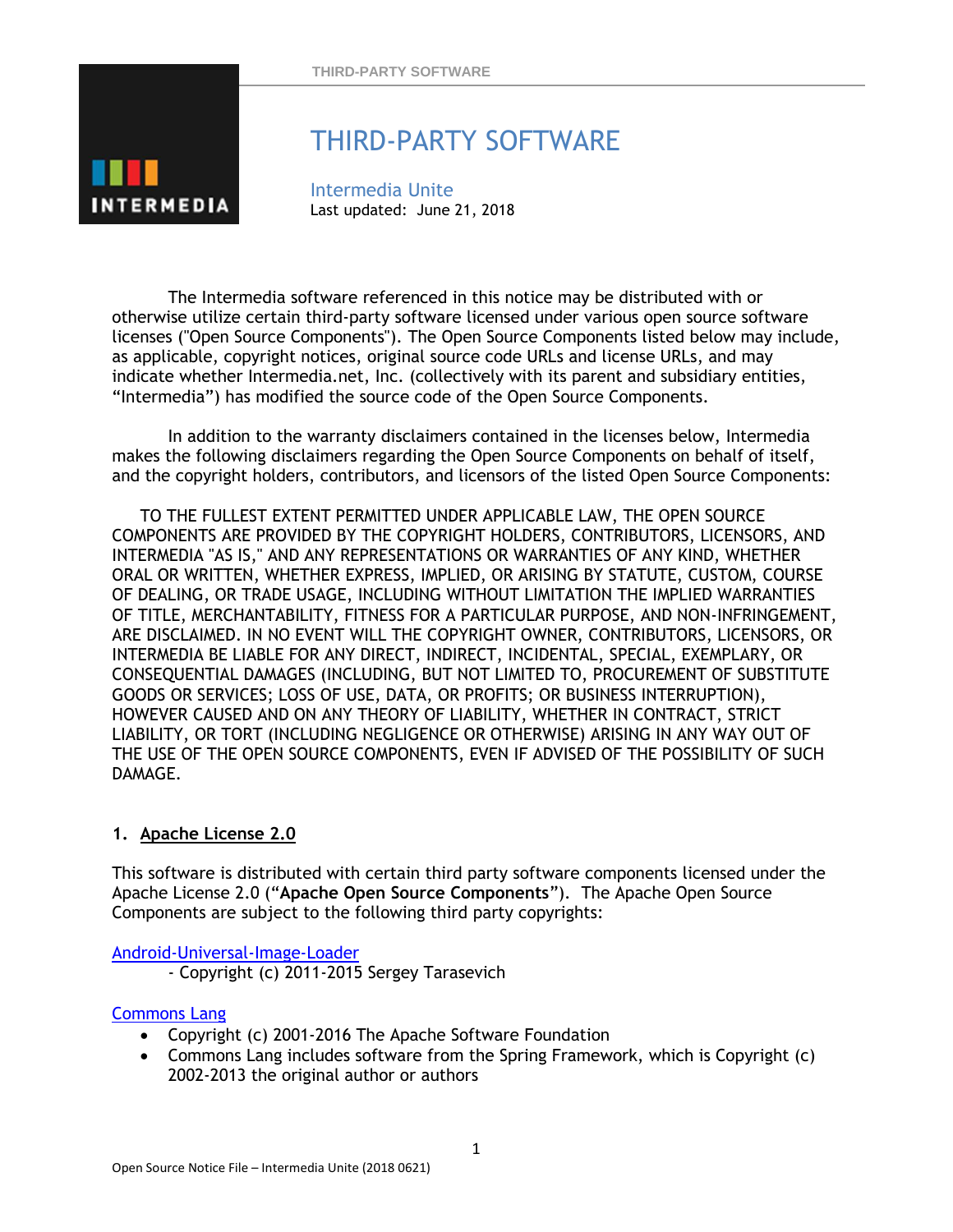## **[DigitsEditText](https://android.googlesource.com/platform/packages/apps/Contacts/+/8df53636fe956713cc3c13d9051aeb1982074286/src/com/android/contacts/dialpad/DigitsEditText.java)**

- Copyright (c) 2011 The Android Open Source Project

## Firebase JobDispatcher

- Copyright (c) 2016 Google, Inc.

## **[Gson](https://github.com/google/gson)**

- Copyright (c) 2008 Google Inc.

## [LibPhoneNumber](https://github.com/googlei18n/libphonenumber)

- Copyright (c) 2009-2012 The Libphonenumber Authors

## [NumberPicker](https://github.com/SimonVT/android-numberpicker)

- Copyright (c) 2006, 2008, 2010, 2012 The Android Open Source Project

## **[OkHttp](http://square.github.io/okhttp/)**

- Copyright (c) 2016 Square, Inc.

## [Realm](https://realm.io/)

- Copyright (c) 2015 Realm

## [TokenAutoComplete](https://github.com/splitwise/TokenAutoComplete)

- Copyright (c) 2013 mgod

=====================================================================

The Apache Open Source Components are subject to the following license terms: =====================================================================

Apache License Version 2.0

TERMS AND CONDITIONS FOR USE, REPRODUCTION, AND DISTRIBUTION

1. Definitions.

"License" shall mean the terms and conditions for use, reproduction, and distribution as defined by Sections 1 through 9 of this document.

"Licensor" shall mean the copyright owner or entity authorized by the copyright owner that is granting the License.

"Legal Entity" shall mean the union of the acting entity and all other entities that control, are controlled by, or are under common control with that entity. For the purposes of this definition, "control" means (i) the power, direct or indirect, to cause the direction or management of such entity, whether by contract or otherwise, or (ii) ownership of fifty percent (50%) or more of the outstanding shares, or (iii) beneficial ownership of such entity.

"You" (or "Your") shall mean an individual or Legal Entity exercising permissions granted by this License.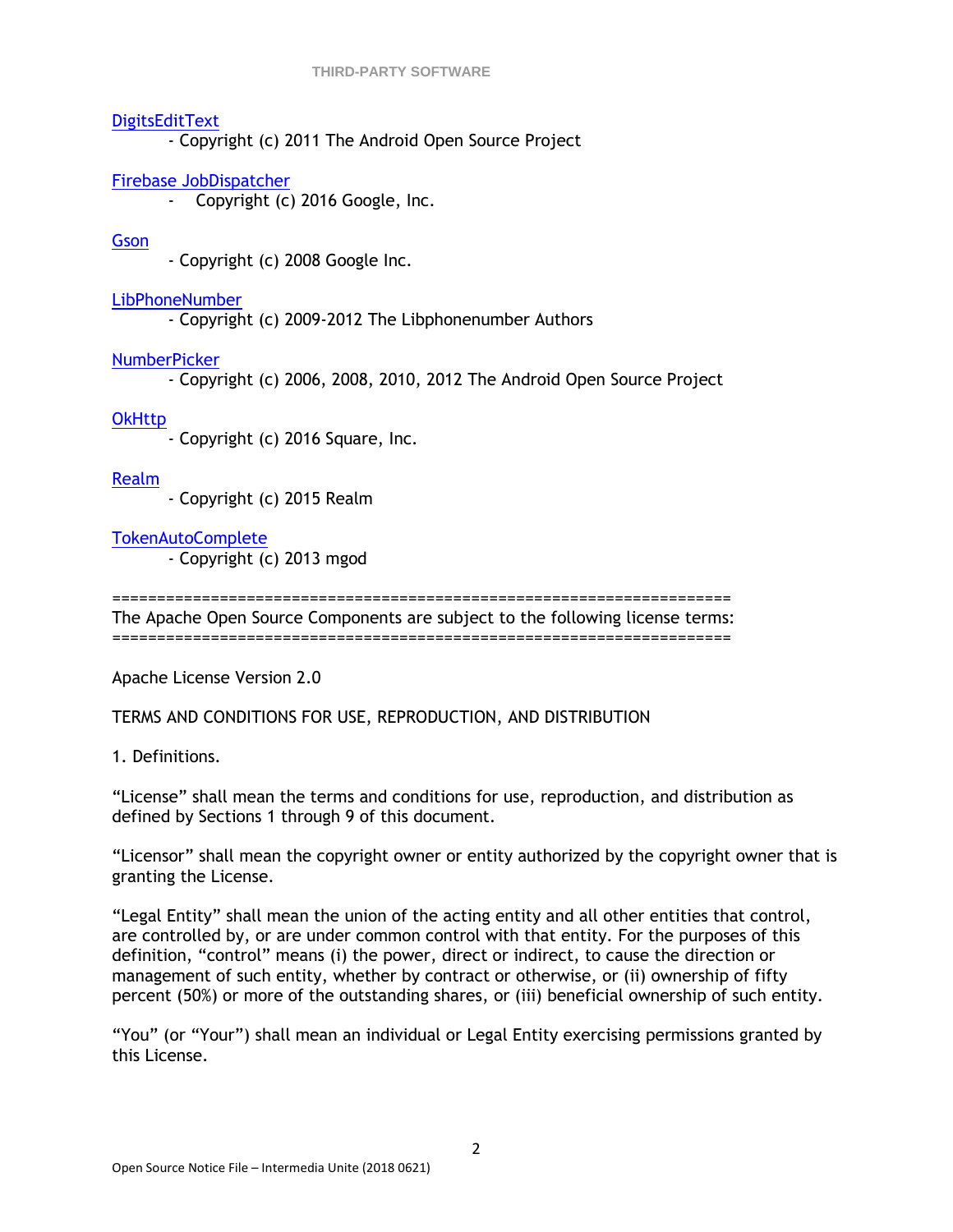"Source" form shall mean the preferred form for making modifications, including but not limited to software source code, documentation source, and configuration files.

"Object" form shall mean any form resulting from mechanical transformation or translation of a Source form, including but not limited to compiled object code, generated documentation, and conversions to other media types.

"Work" shall mean the work of authorship, whether in Source or Object form, made available under the License, as indicated by a copyright notice that is included in or attached to the work (an example is provided in the Appendix below).

"Derivative Works" shall mean any work, whether in Source or Object form, that is based on (or derived from) the Work and for which the editorial revisions, annotations, elaborations, or other modifications represent, as a whole, an original work of authorship. For the purposes of this License, Derivative Works shall not include works that remain separable from, or merely link (or bind by name) to the interfaces of, the Work and Derivative Works thereof.

"Contribution" shall mean any work of authorship, including the original version of the Work and any modifications or additions to that Work or Derivative Works thereof, that is intentionally submitted to Licensor for inclusion in the Work by the copyright owner or by an individual or Legal Entity authorized to submit on behalf of the copyright owner. For the purposes of this definition, "submitted" means any form of electronic, verbal, or written communication sent to the Licensor or its representatives, including but not limited to communication on electronic mailing lists, source code control systems, and issue tracking systems that are managed by, or on behalf of, the Licensor for the purpose of discussing and improving the Work, but excluding communication that is conspicuously marked or otherwise designated in writing by the copyright owner as "Not a Contribution."

"Contributor" shall mean Licensor and any individual or Legal Entity on behalf of whom a Contribution has been received by Licensor and subsequently incorporated within the Work.

2. Grant of Copyright License. Subject to the terms and conditions of this License, each Contributor hereby grants to You a perpetual, worldwide, non-exclusive, no-charge, royaltyfree, irrevocable copyright license to reproduce, prepare Derivative Works of, publicly display, publicly perform, sublicense, and distribute the Work and such Derivative Works in Source or Object form.

3. Grant of Patent License. Subject to the terms and conditions of this License, each Contributor hereby grants to You a perpetual, worldwide, non-exclusive, no-charge, royaltyfree, irrevocable (except as stated in this section) patent license to make, have made, use, offer to sell, sell, import, and otherwise transfer the Work, where such license applies only to those patent claims licensable by such Contributor that are necessarily infringed by their Contribution(s) alone or by combination of their Contribution(s) with the Work to which such Contribution(s) was submitted. If You institute patent litigation against any entity (including a cross-claim or counterclaim in a lawsuit) alleging that the Work or a Contribution incorporated within the Work constitutes direct or contributory patent infringement, then any patent licenses granted to You under this License for that Work shall terminate as of the date such litigation is filed.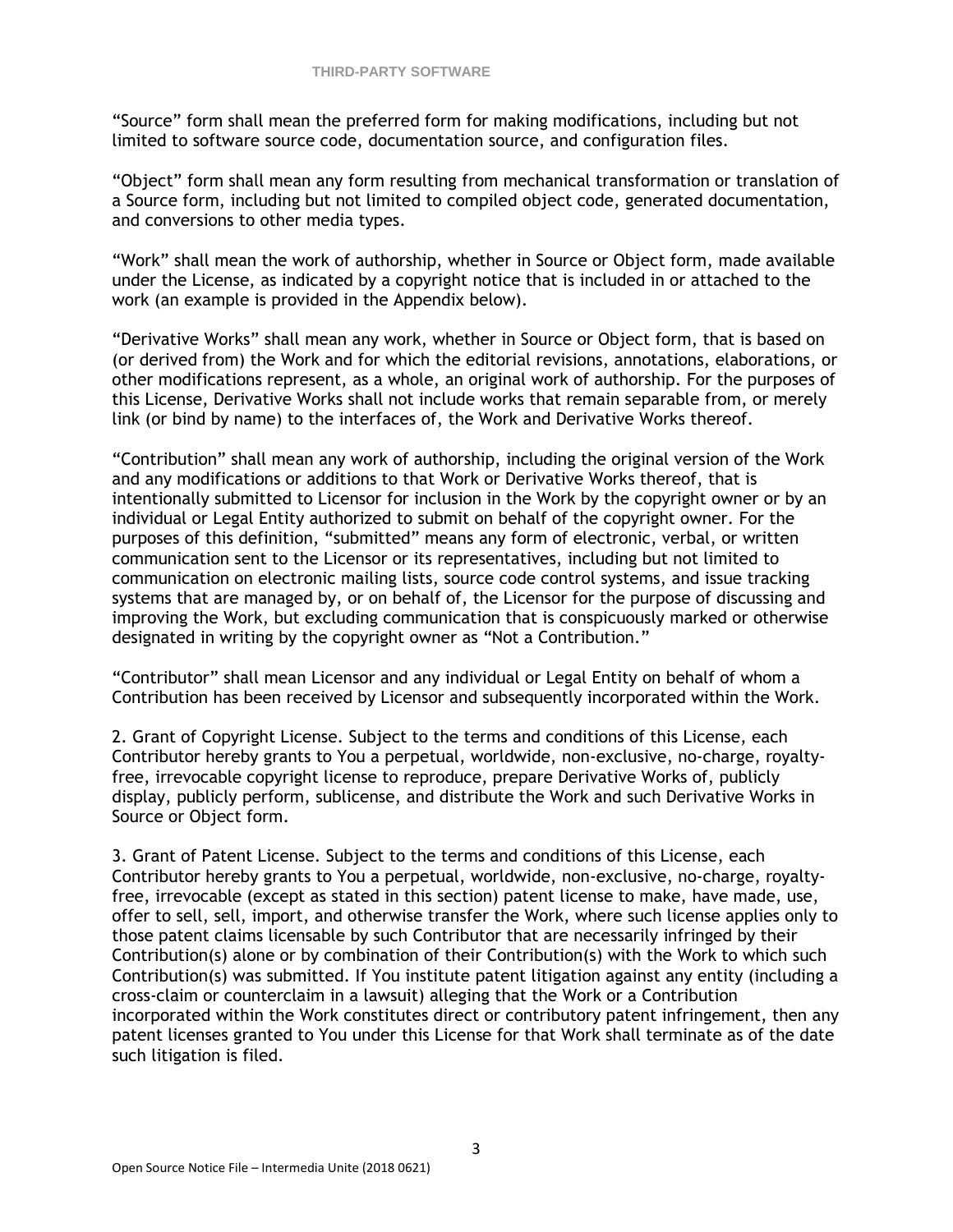4. Redistribution. You may reproduce and distribute copies of the Work or Derivative Works thereof in any medium, with or without modifications, and in Source or Object form, provided that You meet the following conditions:

- a. You must give any other recipients of the Work or Derivative Works a copy of this License; and
- b. You must cause any modified files to carry prominent notices stating that You changed the files; and
- c. You must retain, in the Source form of any Derivative Works that You distribute, all copyright, patent, trademark, and attribution notices from the Source form of the Work, excluding those notices that do not pertain to any part of the Derivative Works; and
- d. If the Work includes a "NOTICE" text file as part of its distribution, then any Derivative Works that You distribute must include a readable copy of the attribution notices contained within such NOTICE file, excluding those notices that do not pertain to any part of the Derivative Works, in at least one of the following places: within a NOTICE text file distributed as part of the Derivative Works; within the Source form or documentation, if provided along with the Derivative Works; or, within a display generated by the Derivative Works, if and wherever such third-party notices normally appear. The contents of the NOTICE file are for informational purposes only and do not modify the License. You may add Your own attribution notices within Derivative Works that You distribute, alongside or as an addendum to the NOTICE text from the Work, provided that such additional attribution notices cannot be construed as modifying the License.

You may add Your own copyright statement to Your modifications and may provide additional or different license terms and conditions for use, reproduction, or distribution of Your modifications, or for any such Derivative Works as a whole, provided Your use, reproduction, and distribution of the Work otherwise complies with the conditions stated in this License.

5. Submission of Contributions. Unless You explicitly state otherwise, any Contribution intentionally submitted for inclusion in the Work by You to the Licensor shall be under the terms and conditions of this License, without any additional terms or conditions. Notwithstanding the above, nothing herein shall supersede or modify the terms of any separate license agreement you may have executed with Licensor regarding such Contributions.

6. Trademarks. This License does not grant permission to use the trade names, trademarks, service marks, or product names of the Licensor, except as required for reasonable and customary use in describing the origin of the Work and reproducing the content of the NOTICE file.

7. Disclaimer of Warranty. Unless required by applicable law or agreed to in writing, Licensor provides the Work (and each Contributor provides its Contributions) on an "AS IS" BASIS, WITHOUT WARRANTIES OR CONDITIONS OF ANY KIND, either express or implied, including, without limitation, any warranties or conditions of TITLE, NON-INFRINGEMENT, MERCHANTABILITY, or FITNESS FOR A PARTICULAR PURPOSE. You are solely responsible for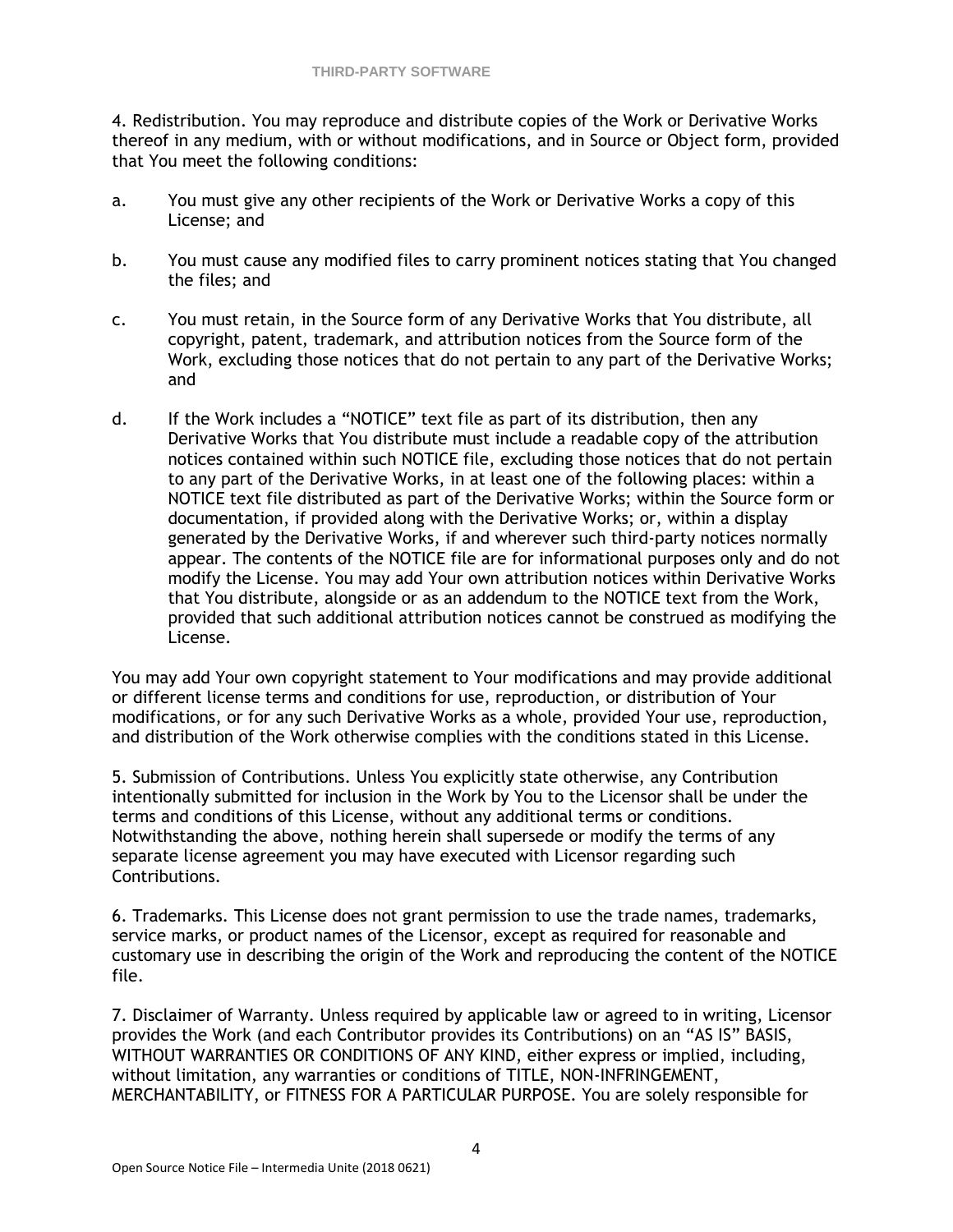determining the appropriateness of using or redistributing the Work and assume any risks associated with Your exercise of permissions under this License.

8. Limitation of Liability. In no event and under no legal theory, whether in tort (including negligence), contract, or otherwise, unless required by applicable law (such as deliberate and grossly negligent acts) or agreed to in writing, shall any Contributor be liable to You for damages, including any direct, indirect, special, incidental, or consequential damages of any character arising as a result of this License or out of the use or inability to use the Work (including but not limited to damages for loss of goodwill, work stoppage, computer failure or malfunction, or any and all other commercial damages or losses), even if such Contributor has been advised of the possibility of such damages.

9. Accepting Warranty or Additional Liability. While redistributing the Work or Derivative Works thereof, You may choose to offer, and charge a fee for, acceptance of support, warranty, indemnity, or other liability obligations and/or rights consistent with this License. However, in accepting such obligations, You may act only on Your own behalf and on Your sole responsibility, not on behalf of any other Contributor, and only if You agree to indemnify, defend, and hold each Contributor harmless for any liability incurred by, or claims asserted against, such Contributor by reason of your accepting any such warranty or additional liability.

# **2. MIT License**

This software is distributed with certain third party software components licensed under the MIT License ("**MIT Open Source Components**"). The MIT Open Source Components are subject to the following third party copyrights:

# [Alamofire](https://github.com/Alamofire/Alamofire/blob/master/LICENSE)

- Copyright (c) 2014-2017 Alamofire Software Foundation [\(http://alamofire.org/\)](http://alamofire.org/)

# [Angular](https://github.com/angular/angular.js/blob/master/LICENSE)

- Copyright (c) 2010-2017 Google, Inc. [http://angularjs.org](http://angularjs.org/)

## [Angular-filter](https://github.com/a8m/angular-filter/blob/master/license.md)

- Copyright (c) 2015 Ariel Mashraki

[Angular-inview](https://github.com/thenikso/angular-inview/blob/master/LICENSE)

- Copyright (c) 2014 Nicola Peduzzi

# [Angular-ui-router](https://github.com/angular-ui/ui-router/blob/master/LICENSE)

- Copyright (c) 2013-2015 The AngularUI Team, Karsten Sperling

# [electron](https://github.com/electron/electron/blob/master/LICENSE)

- Copyright (c) 2013-2017 GitHub Inc.

## [electron-builder](https://github.com/electron-userland/electron-builder)

- Copyright (c) 2015 Loopline Systems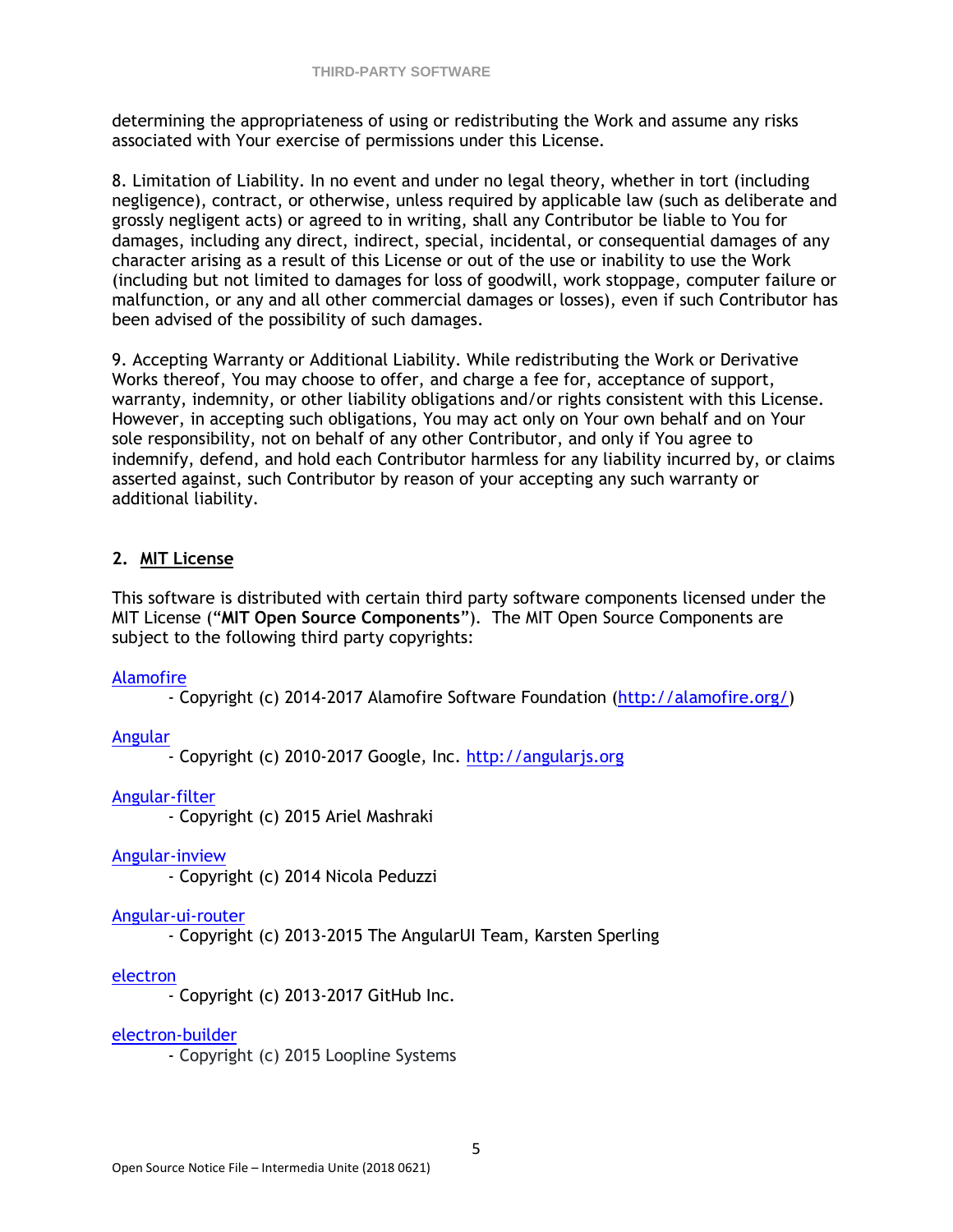#### [FloatRatingView](https://github.com/glenyi/FloatRatingView/blob/master/LICENSE)

- Copyright (c) 2014 Glen Yi

#### **J**query

- Copyright (c) 2016 JS Foundation and other contributors, https://js.foundation/

#### [Jquery.scrollbar](https://github.com/gromo/jquery.scrollbar/blob/master/license-mit.txt)

- Copyright (c) 2013 Yuriy Khabarov <13real008@gmail.com>

#### [js-polyfills](https://github.com/inexorabletash/polyfill/blob/master/LICENSE.md)

- Copyright (c) JS Foundation and other contributors

## [JsSIP](https://github.com/versatica/JsSIP/blob/master/LICENSE)

- Copyright (c) 2012-2015 José Luis Millán – Versatica <https://github.com/versatica/>

#### [Moment](https://github.com/moment/moment/blob/develop/LICENSE)

- Copyright (c) JS Foundation and other contributors

#### [node-os](https://github.com/DiegoRBaquero/node-os/blob/master/LICENSE)

- Copyright (c) 2016 Diego Rodríguez Baquero

**[ObjectMapper](https://github.com/Hearst-DD/ObjectMapper)** 

- Copyright (c) 2014 Hearst

#### **[PromiseKit](https://github.com/mxcl/PromiseKit/blob/master/LICENSE)**

- Copyright 2016 Max Howell [mxcl@me.com](mailto:mxcl@me.com)

## [PromiseKit Alamofire extensions](https://github.com/PromiseKit/Alamofire-)

- Copyright 2016 Max Howell [mxcl@me.com](mailto:mxcl@me.com)

## [RecyclerView](https://github.com/bignerdranch/recyclerview-multiselect)

- Copyright (c) 2014 Big Nerd Ranch

#### [ua-parser-js](https://github.com/faisalman/ua-parser-js)

- Copyright (c) 2012-2016 Faisal Salman [fyzlman@gmail.com](mailto:fyzlman@gmail.com)

## [UIScrollView+InfiniteScroll](https://github.com/pronebird/UIScrollView-InfiniteScroll)

- Copyright (c) 2013-2015 Andrei Mihailov

#### **SDVersion**

- Copyright (c) 2016 Sebastian Dobrincu

## **[SDWebImage](https://github.com/rs/SDWebImage)**

- Copyright (c) 2009-2017 Olivier Poitrey [rs@dailymotion.com](mailto:rs@dailymotion.com)

# [Strophe](https://github.com/strophe/strophejs/blob/master/LICENSE.txt)

- Copyright (c) 2006-2009 Collecta, Inc.

## [SwipeCellKit](https://github.com/SwipeCellKit/SwipeCellKit/blob/develop/LICENSE)

- Copyright (c) 2017 Jeremy Koch [http://jerkoch.com](http://jerkoch.com/)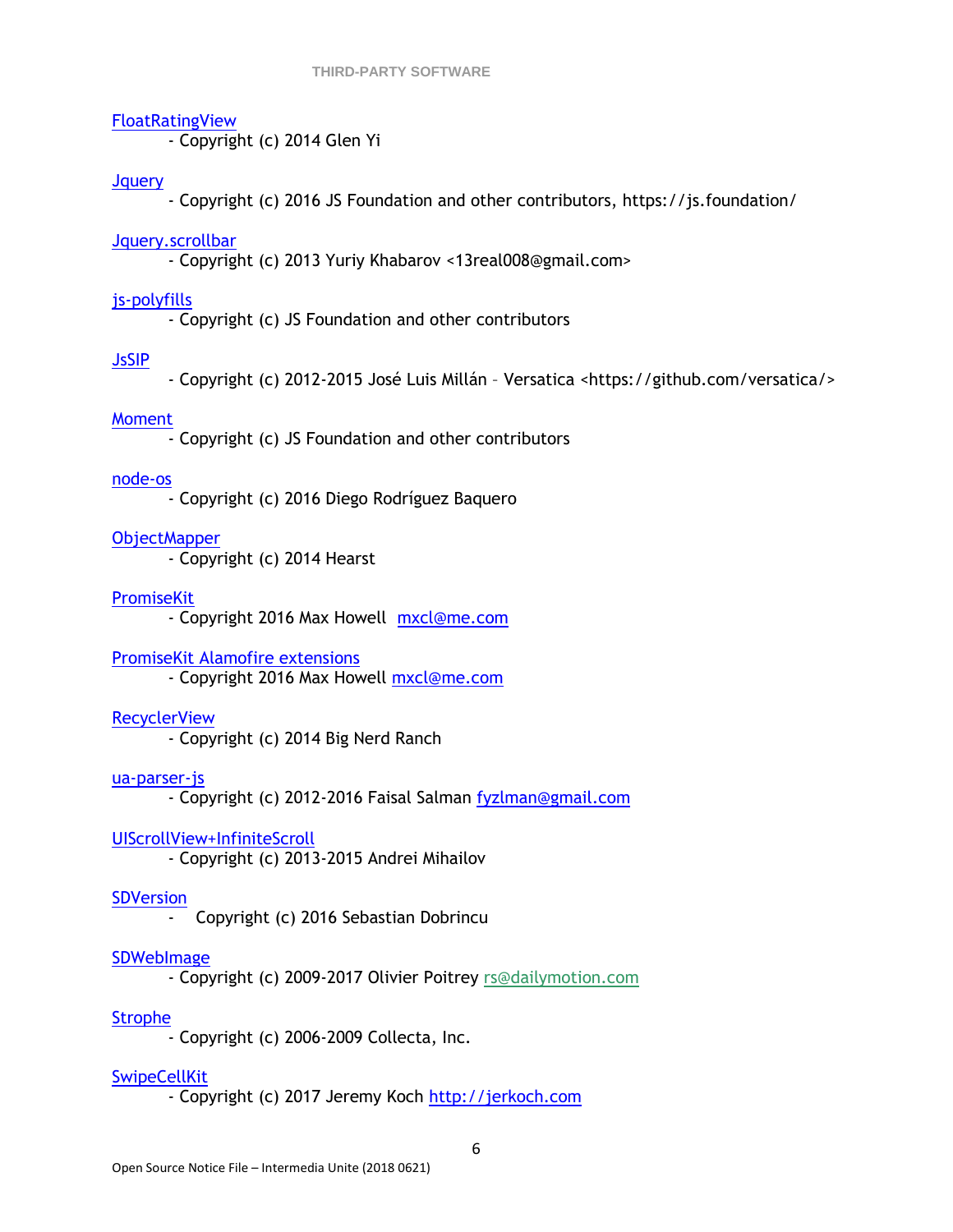## [tooltipster](https://github.com/iamceege/tooltipster)

- Copyright (c) 2012,2016 Caleb Jacob and Louis Ameline

# [VENTokenField](https://github.com/venmo/VENTokenField)

- Copyright (c) 2014 Venmo

[webpack](https://github.com/webpack/webpack/blob/master/LICENSE)

- Copyright (c) JS Foundation and other contributors

[Zip](https://github.com/marmelroy/Zip/blob/master/LICENSE)

- Copyright (c) 2015 Roy Marmelstein

=====================================================================

The MIT Open Source Components are subject to the following license terms: =====================================================================

Permission is hereby granted, free of charge, to any person obtaining a copy of this software and associated documentation files (the "Software"), to deal in the Software without restriction, including without limitation the rights to use, copy, modify, merge, publish, distribute, sublicense, and/or sell copies of the Software, and to permit persons to whom the Software is furnished to do so, subject to the following conditions:

The above copyright notice and this permission notice shall be included in all copies or substantial portions of the Software.

THE SOFTWARE IS PROVIDED "AS IS", WITHOUT WARRANTY OF ANY KIND, EXPRESS OR IMPLIED, INCLUDING BUT NOT LIMITED TO THE WARRANTIES OF MERCHANTABILITY, FITNESS FOR A PARTICULAR PURPOSE AND NONINFRINGEMENT. IN NO EVENT SHALL THE AUTHORS OR COPYRIGHT HOLDERS BE LIABLE FOR ANY CLAIM, DAMAGES OR OTHER LIABILITY, WHETHER IN AN ACTION OF CONTRACT, TORT OR OTHERWISE, ARISING FROM, OUT OF OR IN CONNECTION WITH THE SOFTWARE OR THE USE OR OTHER DEALINGS IN THE SOFTWARE.

# **3. BSD License**

This software is distributed with certain third party software components licensed under the BSD License ("**BSD Open Source Components**"). The BSD Open Source Components are subject to the following third party copyrights:

[electron-packager](https://github.com/electron-userland/electron-packager/blob/master/LICENSE)

- Copyright (c) 2015 Max Ogden and other contributors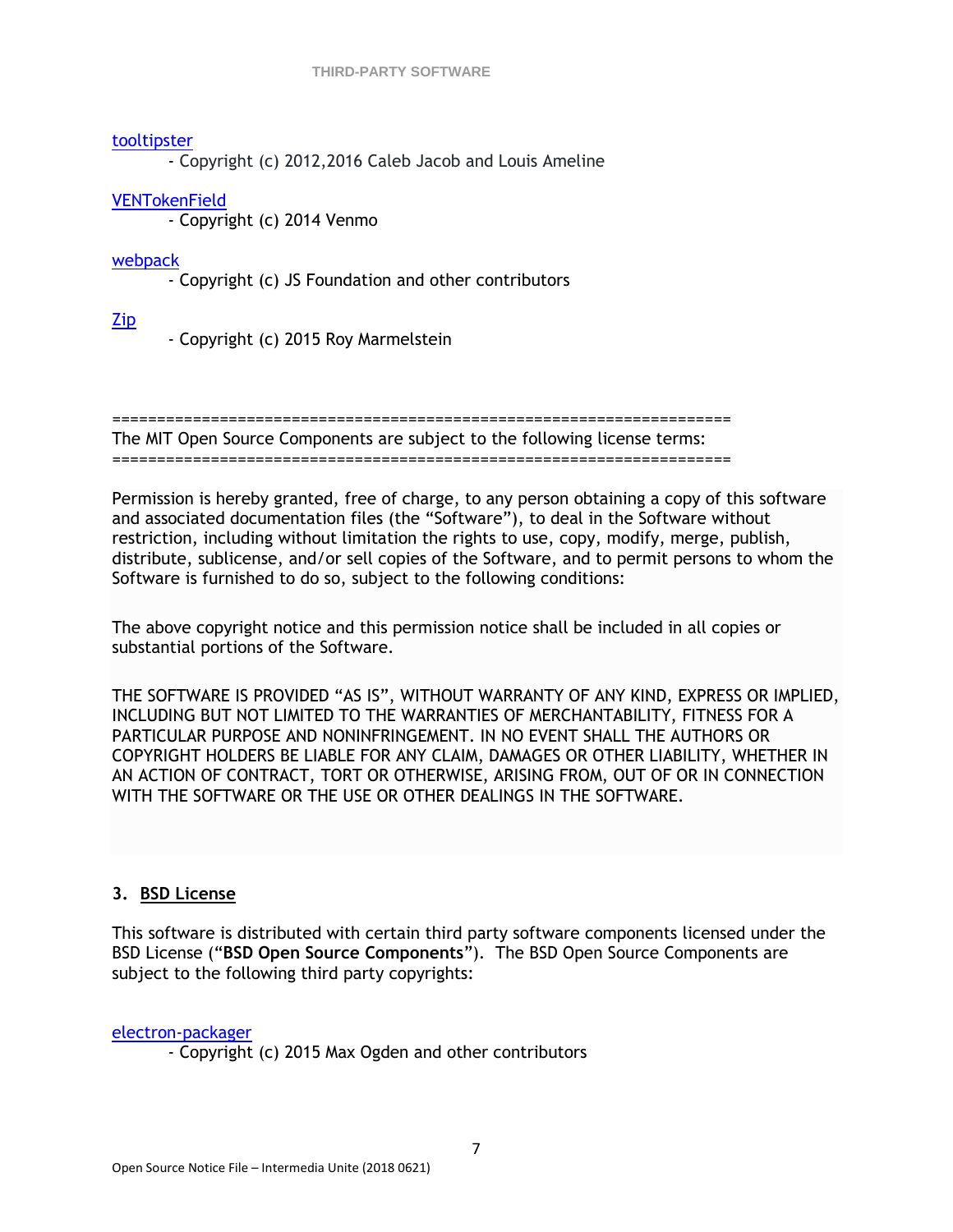=====================================================================

The BSD Open Source Components are subject to the following license terms: =====================================================================

Redistribution and use in source and binary forms, with or without modification, are permitted provided that the following conditions are met:

1. Redistributions of source code must retain the above copyright notice, this list of conditions and the following disclaimer.

2. Redistributions in binary form must reproduce the above copyright notice, this list of conditions and the following disclaimer in the documentation and/or other materials provided with the distribution.

3. Neither the name of the copyright holder nor the names of its contributors may be used to endorse or promote products derived from this software without specific prior written permission.

THIS SOFTWARE IS PROVIDED BY THE COPYRIGHT HOLDERS AND CONTRIBUTORS "AS IS" AND ANY EXPRESS OR IMPLIED WARRANTIES, INCLUDING, BUT NOT LIMITED TO, THE IMPLIED WARRANTIES OF MERCHANTABILITY AND FITNESS FOR A PARTICULAR PURPOSE ARE DISCLAIMED. IN NO EVENT SHALL THE COPYRIGHT HOLDER OR CONTRIBUTORS BE LIABLE FOR ANY DIRECT, INDIRECT, INCIDENTAL, SPECIAL, EXEMPLARY, OR CONSEQUENTIAL DAMAGES (INCLUDING, BUT NOT LIMITED TO, PROCUREMENT OF SUBSTITUTE GOODS OR SERVICES; LOSS OF USE, DATA, OR PROFITS; OR BUSINESS INTERRUPTION) HOWEVER CAUSED AND ON ANY THEORY OF LIABILITY, WHETHER IN CONTRACT, STRICT LIABILITY, OR TORT (INCLUDING NEGLIGENCE OR OTHERWISE) ARISING IN ANY WAY OUT OF THE USE OF THIS SOFTWARE, EVEN IF ADVISED OF THE POSSIBILITY OF SUCH DAMAGE.

# **4. ISC License**

This software is distributed with certain third party software components licensed under the ISC License ("**ISC Open Source Components**"). The ISC Open Source Components are subject to the following third party copyrights:

Files from node modules and external directories contained within Jauery

- Copyright (c) 2015, Ahmad Nassri <ahmad@ahmadnassri.com>
- Copyright (c) 2014-2015 Calvin Metcalf and browserify-sign contributors
- Copyright (c) 2015, 2016 Contributors
- Copyright (c) 2014, 2015 Elan Shanker
- Copyright (c) Isaac Z. Schlueter
- Copyright (c) Isaac Z. Schlueter and Contributors
- Copyright (c) Isaac Z. Schlueter, Ben Noordhuis, and Contributors
- Copyright (c) 2014, 2015 Rebecca Turner <me@re-becca.org>
- Copyright (c) 2015, Rebecca Turner
- Copyright (c) 2015, Wes Todd